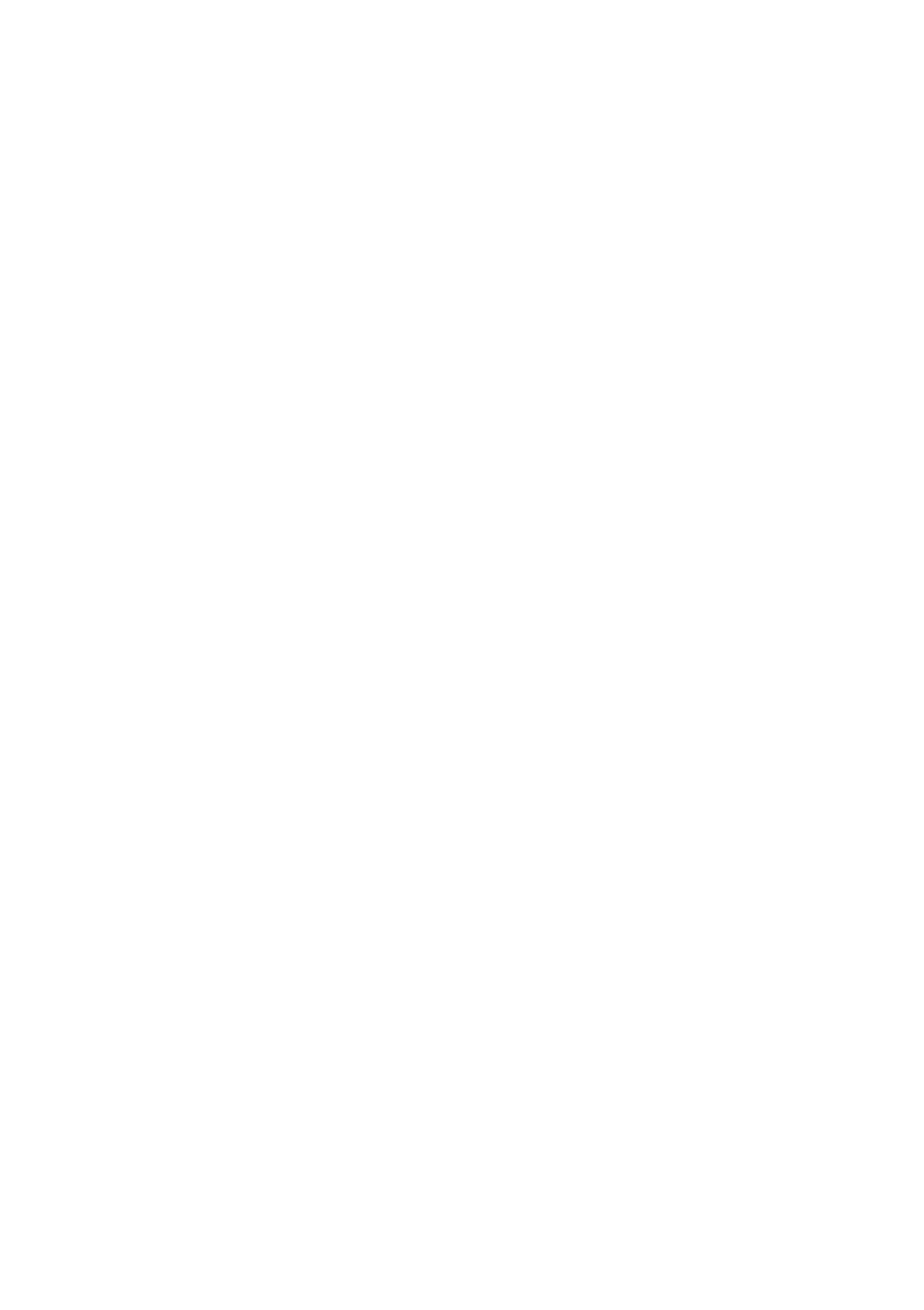# **Inhalt**

| Deutsch        | $\triangleright$ Seite 4 - 5         |
|----------------|--------------------------------------|
| English        | $\blacktriangleright$ Page 6 - 7     |
| Francais       | $\blacktriangleright$ Page 8 - 9     |
| Nederlands     | $\blacktriangleright$ Pagina 10 - 11 |
| Italiano       | $\blacktriangleright$ Pagina 12 - 13 |
| <b>Español</b> | $\blacktriangleright$ Página 14 - 15 |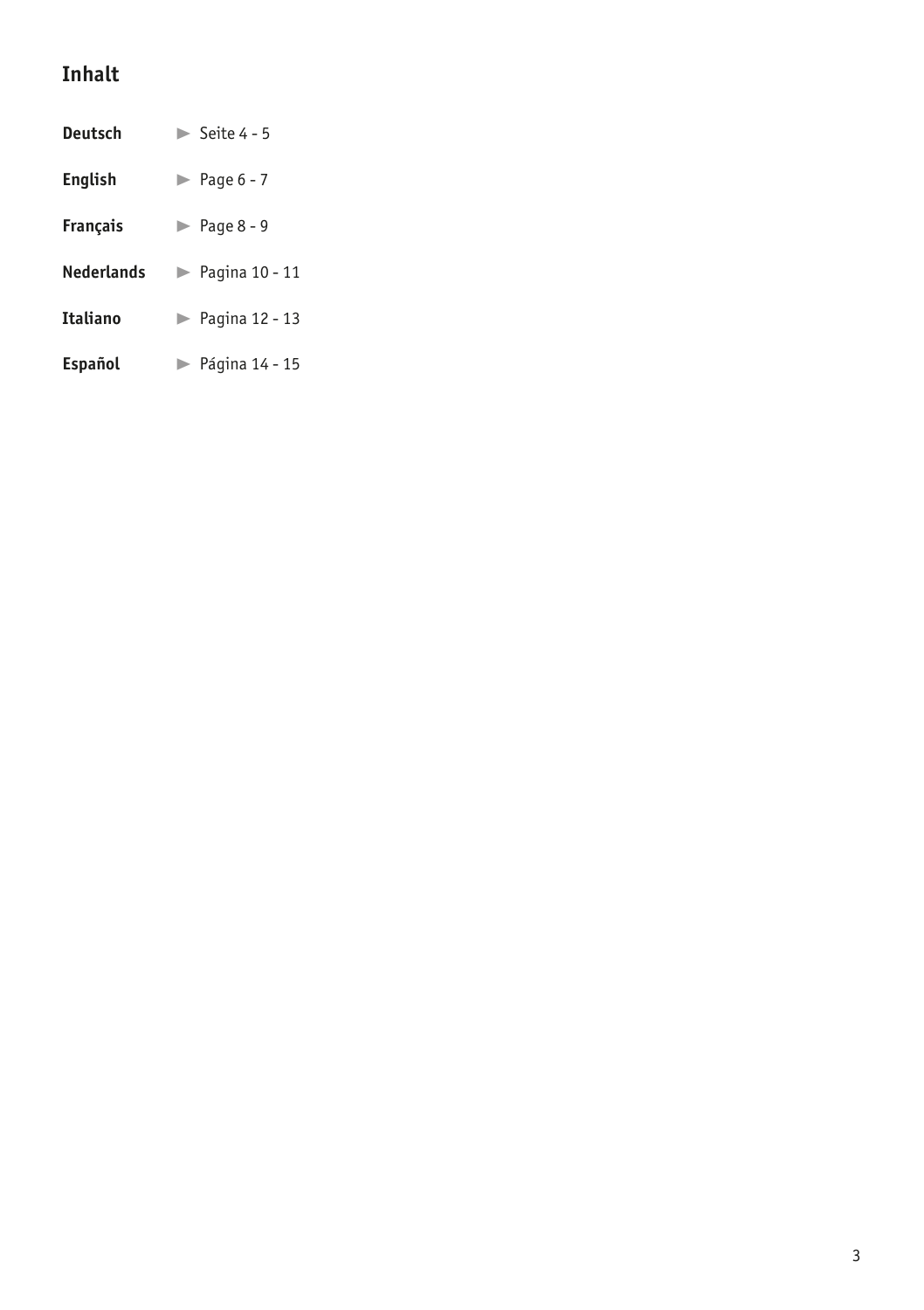# **Funktionen des Drehstuhls**

# **A Neigung der Rückenlehne, für Modell auf Rollen oder Gleitern**

- ® Rückenlehne arretieren: Taste nach außen ziehen, loslassen = Lehne ist arretiert
- ® Arretierung lösen: Taste wieder nach außen ziehen, loslassen = Lehne ist dynamisch eingestellt

# **B Höhe des Sitzes, für Modell auf Rollen**

- ® Sitz tiefer stellen:
- **1.** Sitz belasten
- **2.** Taste nach außen ziehen (Sitz senkt sich langsam)
- **3.** Taste in gewünschter Sitzhöhe loslassen = arretieren
- ® Sitz höher stellen:
- **1.** Sitz entlasten
- **2.** Taste nach außen ziehen (Sitz hebt sich langsam)
- **3.** Taste in gewünschter Sitzhöhe loslassen = arretieren

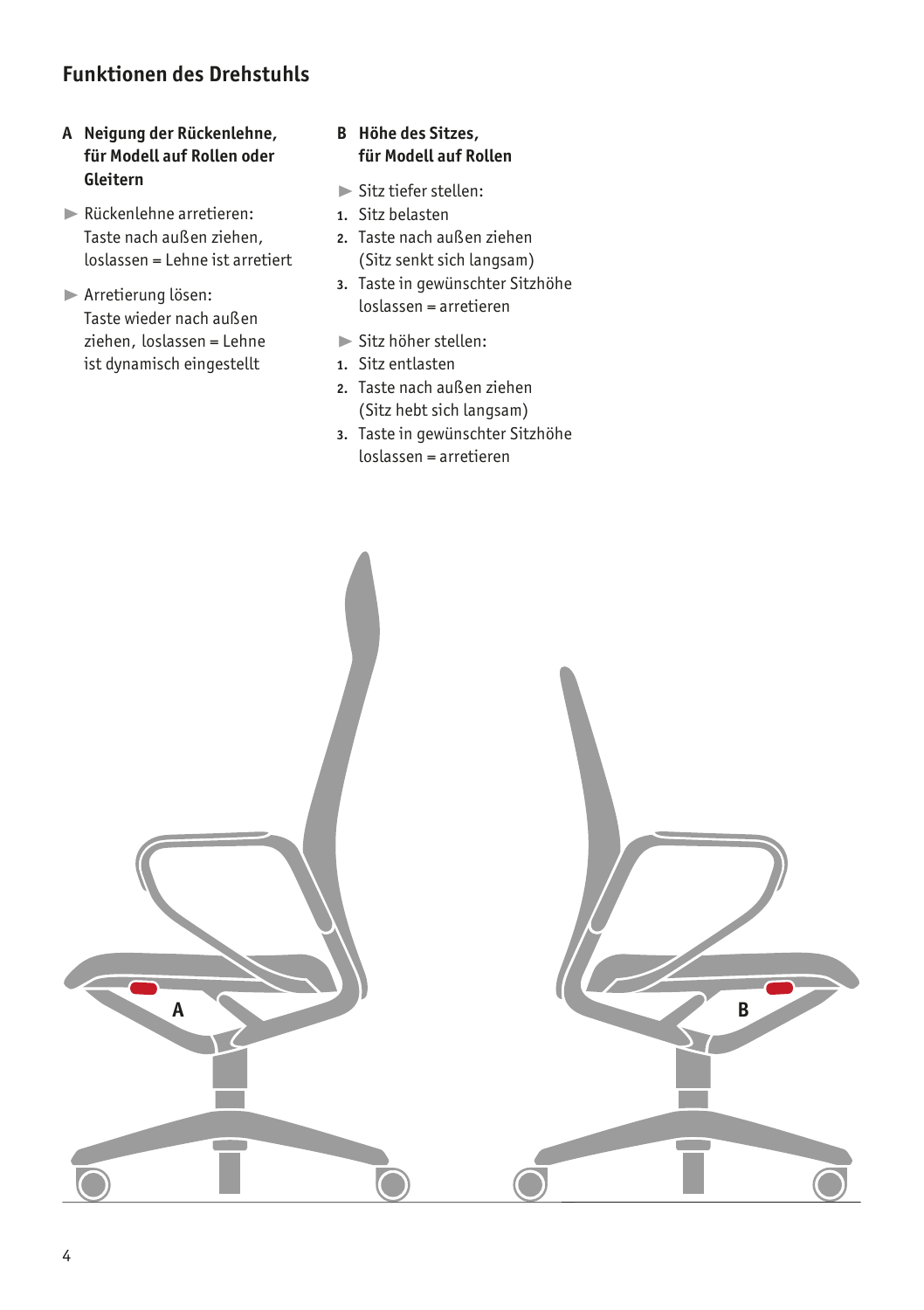# **Gesundes Sitzen ist Einstellungssache / Benutzerhinweise**



# **Sitzfläche ganz ausnutzen**

Die anatomisch geformte Sitzfläche soll vollständig besessen werden. Nur so ist der Kontakt zur stützenden Rückenlehne gewährleistet.



# **Sitzhöhe exakt einstellen**

Die richtige Sitzhöhe bedeutet: Ein Winkel von ca. 90° im Ellenbogengelenk, wenn die Unterarme waagerecht auf der Arbeitsfläche liegen. Ca. 90° Winkel im Kniegelenk, wenn die Füße vollflächig den Boden berühren.

# **Dynamisch sitzen**

Dynamisch sitzen bedeutet, seine Sitzhaltung häufig zu wechseln, das heißt, so oft wie möglich zwischen der vorderen und hinteren Sitzhaltung zu variieren. Stellen Sie die Rückenlehne deshalb dynamisch ein. So stützen Lehne und Sitz Ihren Körper automatisch in jeder Sitz-/ Liegeposition.

# **Anwendung**

Dieser Drehstuhl ist ausgelegt für ein Benutzergewicht bis 110 kg und darf nur bestimmungsgemäß unter Beachtung der allgemeinen Sorgfaltspflicht benutzt werden. Bei unsachgemäßem Gebrauch (z.B. als Aufstiegshilfe, Sitzen auf den Armlehnen, extremen einseitigen Belastungen) besteht Unfallgefahr.

# **Rollen**

Vor dem ersten Gebrauch bitte den roten oder blauen Transportschutz entfernen.

Für Ihre Sicherheit und für die unterschiedlichen Bodenbeläge gibt es, gemäß Sicherheitsvorschriften, verschiedene Rollen:

– Rollen mit hartem Belag für textile Böden,

– Rollen mit weichem Belag für alle nicht textilen Böden. Rollenwechsel: z.B. nach einem Umzug oder nach Austauschen des Bodenbelages – Rollen einfach herausziehen bzw. einstecken.

# **Kunststoffteile**

Zur Reinigung eignet sich eine Seifenlösung. Bitte keine aggressiven Reinigungsmittel verwenden.

# **Leder**

Leder ist ein Naturprodukt. Verwachsungen der Tierhaut geben dem Material die unverwechselbare Note.

Leichte Verschmutzungen mit weichem Wolllappen abreiben. Bei stärkerer Verschmutzung nur Pflegemittel für anilingefärbtes Leder verwenden.

Semi-Anilinleder nicht der direkten Sonneneinstrahlung aussetzen.

# **Service**

Sitz und Rückenlehne können nur werksseitig ausgetauscht werden. Servicearbeiten, wie z.B. Austausch und Arbeiten im Bereich der Gasfeder, dürfen nur durch eingewiesenes Fachpersonal durchgeführt werden.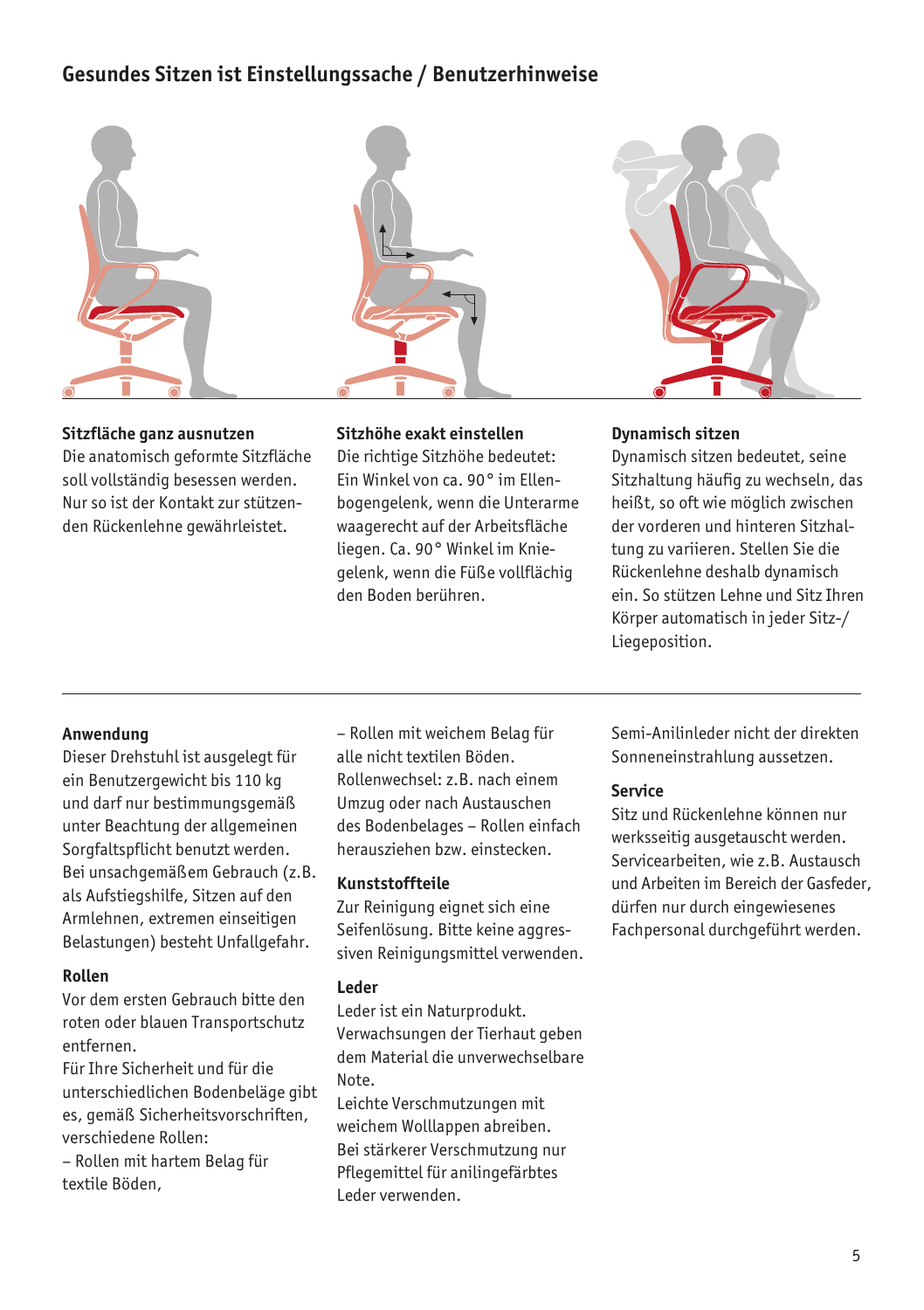# **The functions of the swivel chair**

# **A Backrest tilt, for model on castors or glides**

- **Example 2** Locking the backrest: Pull button to outside, release = backrest is locked
- $\blacktriangleright$  Releasing the lock: Pull the button to the outside again, release = backrest is dynamically adjusted

# **B Seat height, for model on castors**

- ® Lowering the seat:
- **1.** Sit down on the seat
- **2.** Pull button to the outside (the seat will drop slowly)
- **3.** Releasing the lever at the desired height will lock the position
- ® Raising the seat:
- **1.** Stand up
- **2.** Pull button to the outside (the seat will rise slowly)
- **3.** Releasing the lever at the desired height will lock the position

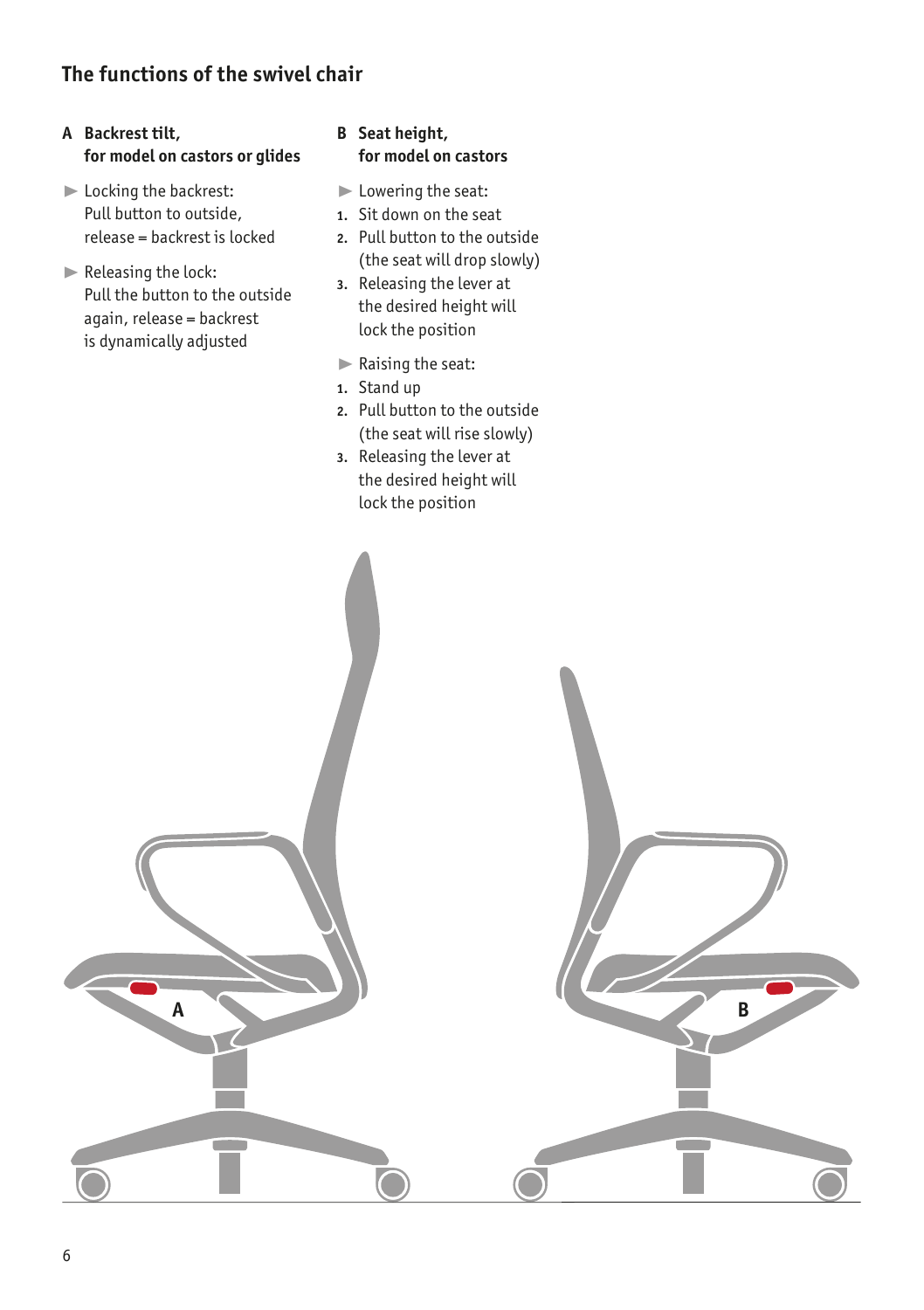# **Healthy sitting is a question of attitude / Tips for users**





# **Use the whole seat surface**

The anatomically shaped seat should be fully occupied. Only then is proper contact with the supporting backrest assured.

# **Adjust the height of the seat precisely**

The correct seat height means that the elbow joint adopts an angle of about 90° when the forearms are resting horizontally on the desktop. The knee joint will also adopt an angle of about 90° when the feet are flat on the floor. If your desktop is too high, and cannot be lowered to a correct position, you need a footrest with adjustable height and tilt.

# **Dynamic sitting**

Dynamic sitting means changing your sitting posture frequently, or in other words shifting as often as possible between the front and rear sitting posture. You should therefore adjust the backrest dynamically. This ensures that the backrest and seat automatically give your body support in every sitting/lying position.

# **Correct use**

This swivel chair is designed for a user weight of up to 110 kg and may only be used for the purpose intended while exercising due care and attention. Using it inappropriately (e.g. as a stepladder, sitting on the armrests or placing extreme weight on one side) could result in accidents.

# **Castors**

Please remove the red or blue transport protection before using the product for the first time. A variety of castors are available, for the sake of your safety and for use on different types of flooring in accordance with safety regulations: – Hard castors for soft flooring

– Soft castors for hard floors Changing castors: this might be necessary, for instance, after moving office, or after the installation of a new floor covering – simply pull out the castors and push new ones in.

#### **Plastic parts**

Soapy water is suitable for cleaning. Please do not use any aggressive cleaning materials.

## **Leather**

Leather is a natural product. The natural markings of the animal skin gives the material its unmistakable texture. Rub off light soiling with a soft woollen cloth. Heavier soiling should only be treated with cleaners

designed for aniline-dyed leather. Do not expose semi-aniline leather to direct sunshine.

# **Servicing**

The seat and backrest can only be replaced in the factory. Servicing work, such as exchanging or working on the pneumatic springs, may only be carried out by trained personnel.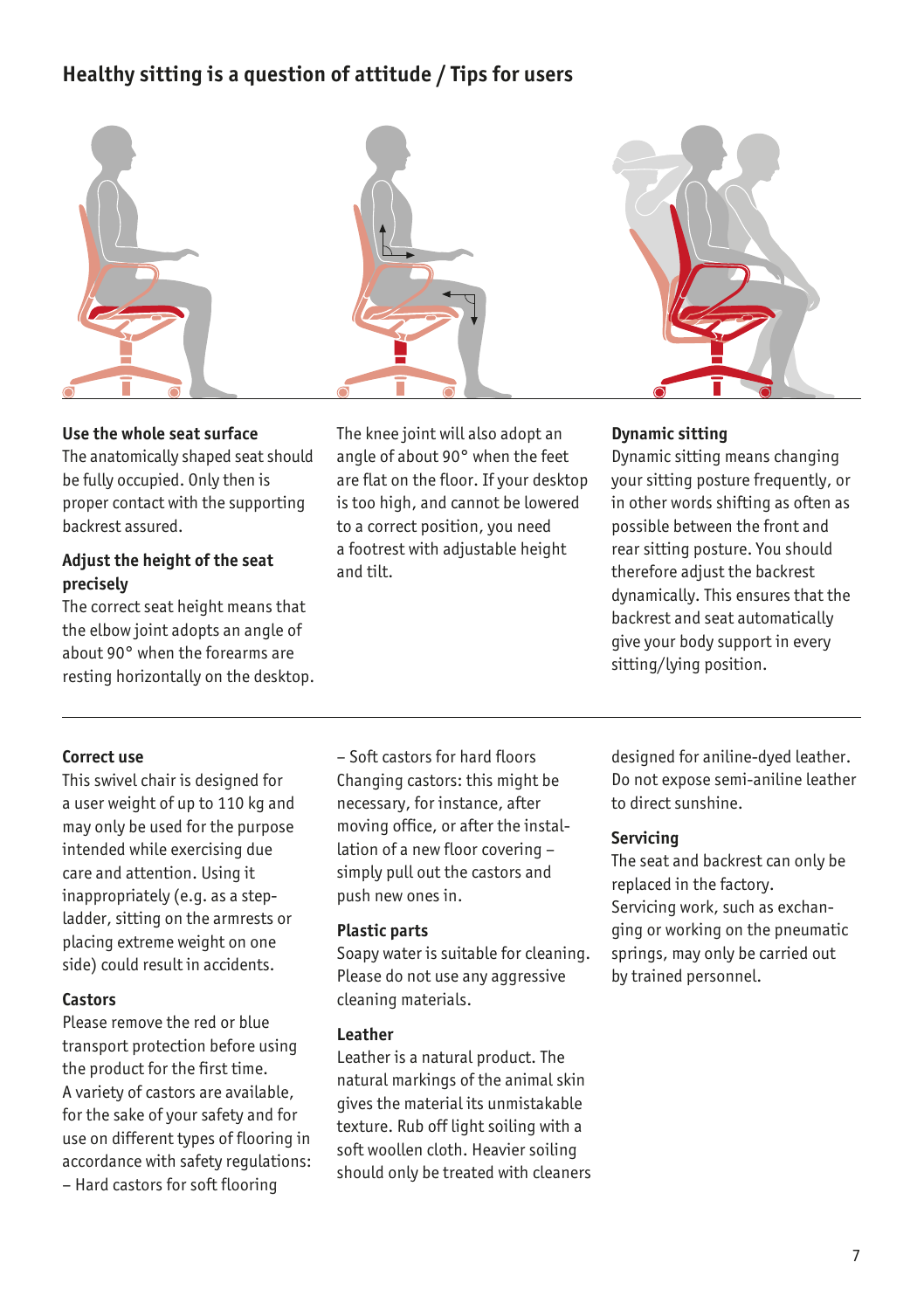# **Fonctions du fauteuil tournant**

# **A Inclinaison du dossier, pour modèle sur roulettes ou patins**

- ® Verrouiller le dossier : Tirer la touche vers l'extérieur, relâcher = le dossier est verrouillé
- ® Déverrouillage : Tirer à nouveau la touche vers l'extérieur, relâcher = le dossier est en position de réglage dynamique

# **B Hauteur du siège, pour modèle sur roulettes**

- ® Pour abaisser l'assise :
- **1.** S'asseoir sur le siège
- **2.** Tirer la touche vers l'extérieur (l'assise descend lentement)
- **3.** Relâcher le bouton à la hauteur d'assise voulue = blocage
- ® Pour relever l'assise :
- **1.** Ne pas s'asseoir sur le siège
- **2.** Tirer la touche vers l'extérieur (l'assise remonte lentement)
- **3.** Relâcher le bouton à la hauteur d'assise voulue = blocage

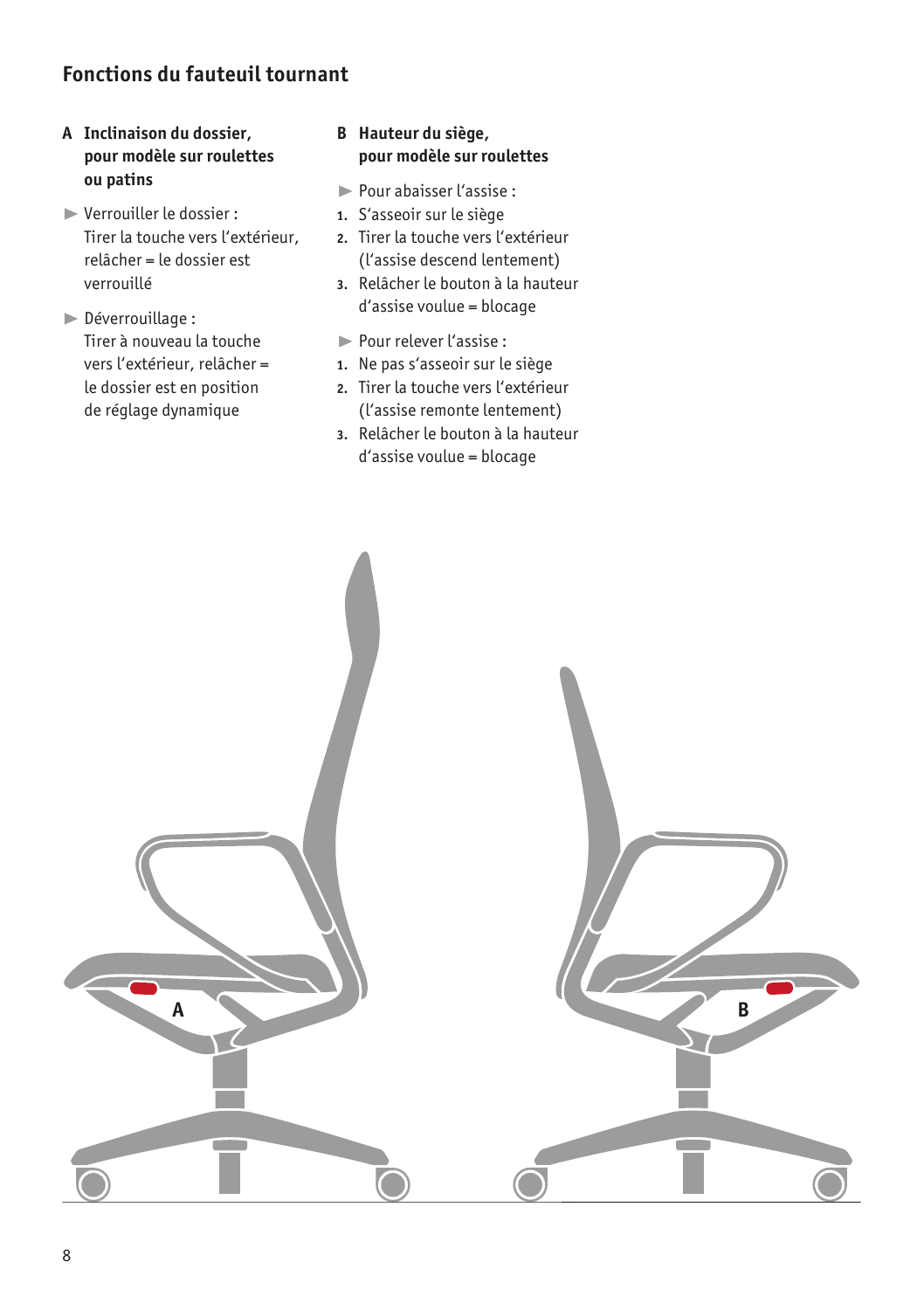# **Une assise saine est une question de réglage / Conseils d'entretien**



**Occuper toute la surface d'assise** L'assise de forme anatomique doit être occupée entièrement. Seule cette position garantit un soutien efficace du dos.

# **Régler la hauteur d'assise avec précision**

La bonne hauteur d'assise : angle de 90° environ pour les coudes lorsque les avant-bras reposent à l'horizontale sur le plan de travail. Angle de 90 ° environ pour les genoux lorsque les pieds reposent à plat sur le sol. Si votre surface de travail est trop haute et impossible à régler, vous avez besoin d'un repose-pieds à hauteur et inclinaison réglables.

# **Assise dynamique**

L'assise dynamique consiste à changer fréquemment sa position assise, c'est-à-dire alterner, le plus souvent possible, position penchée vers l'avant et vers l'arrière. Vous devez donc régler le dossier en position dynamique. L'assise et le dossier soutiennent ainsi automatiquement votre corps dans chaque position assise/couchée.

# **Utilisation**

Ce siège de travail de conférence est conçu pour un poids d'utilisateur jusqu'à 110 kg et doit être utilisé selon le mode d'emploi et conformément aux règles élémentaires de sécurité. Une utilisation non conforme présente un risque d'accident (par exemple : lorsque le siège est utilisé comme marchepied ou lorsque l'on s'asseoit sur les accoudoirs).

# **Roulettes**

Avant la première utilisation, enlever la protection de transport rouge ou bleue.

Pour votre sécurité, et en fonction de votre sol, il existe, conformément aux normes de sécurité, plusieurs types de roulettes :

– Roulettes dures pour sol moquette – Roulettes molles pour toutes

les autres surfaces. Remplacement des roulettes : après un déménagement ou un changement de revêtement de sol, il vous suffit de retirer ou de remettre les roulettes en place.

# **Parties en polypropylène**

Le nettoyage de ces pièces s'effectue à l'aide d'une solution savonneuse. Ne pas utiliser de détergent chimique.

# **Cuir**

Le cuir est un produit naturel. Les irrégularités de la peau donnent à cette matière son aspect unique. Frotter les salissures légères avec un chiffon de laine doux. Pour

les salissures plus importantes, utiliser exclusivement un produit d'entretien pour cuir teinté à l'aniline. Ne pas exposer le cuir semi-enduit traité aniline aux rayons directs du soleil.

# **Entretien**

L'assise et le dossier ne peuvent être remplacés qu'en usine, par un personnel qualifié. Les travaux d'entretien, notamment relatifs à la cartouche à gaz, ne doivent être effectués que par un personnel qualifié formé à cet effet.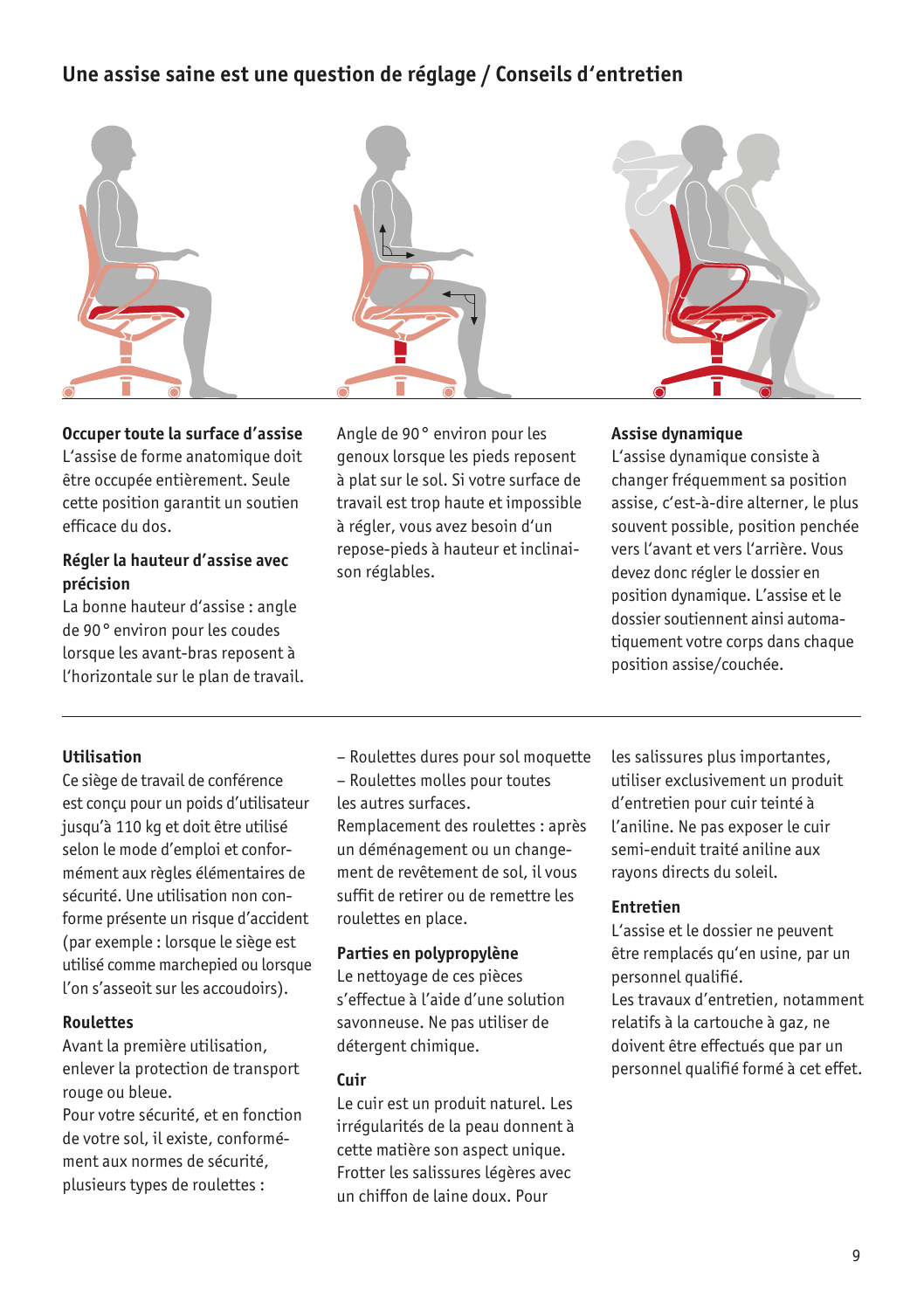# **Functies van de draaistoel**

- **A Schuinstand van de rugleuning, voor model op wielen of glijders**
- ® Rugleuning vergrendelen: Knop naar buiten trekken, loslaten = leuning is vergrendeld
- ® Vergrendeling ontgrendelen: Knop weer naar buiten trekken, loslaten = rugleuning is dynamisch ingesteld

# **B Hoogte van de zitting, voor model op wielen**

- ® Zitting lager zetten:
- **1.** Zitting belasten
- **2.** Knop naar buiten trekken (zitting gaat langzaam omlaag)
- **3.** Knop op gewenste zithoogte loslaten = vergrendelen
- ® Zitting hoger zetten:
- **1.** Zitting ontlasten
- **2.** Knop naar buiten trekken (zitting komt langzaam omhoog)
- **3.** Knop op gewenste zithoogte loslaten = vergrendelen

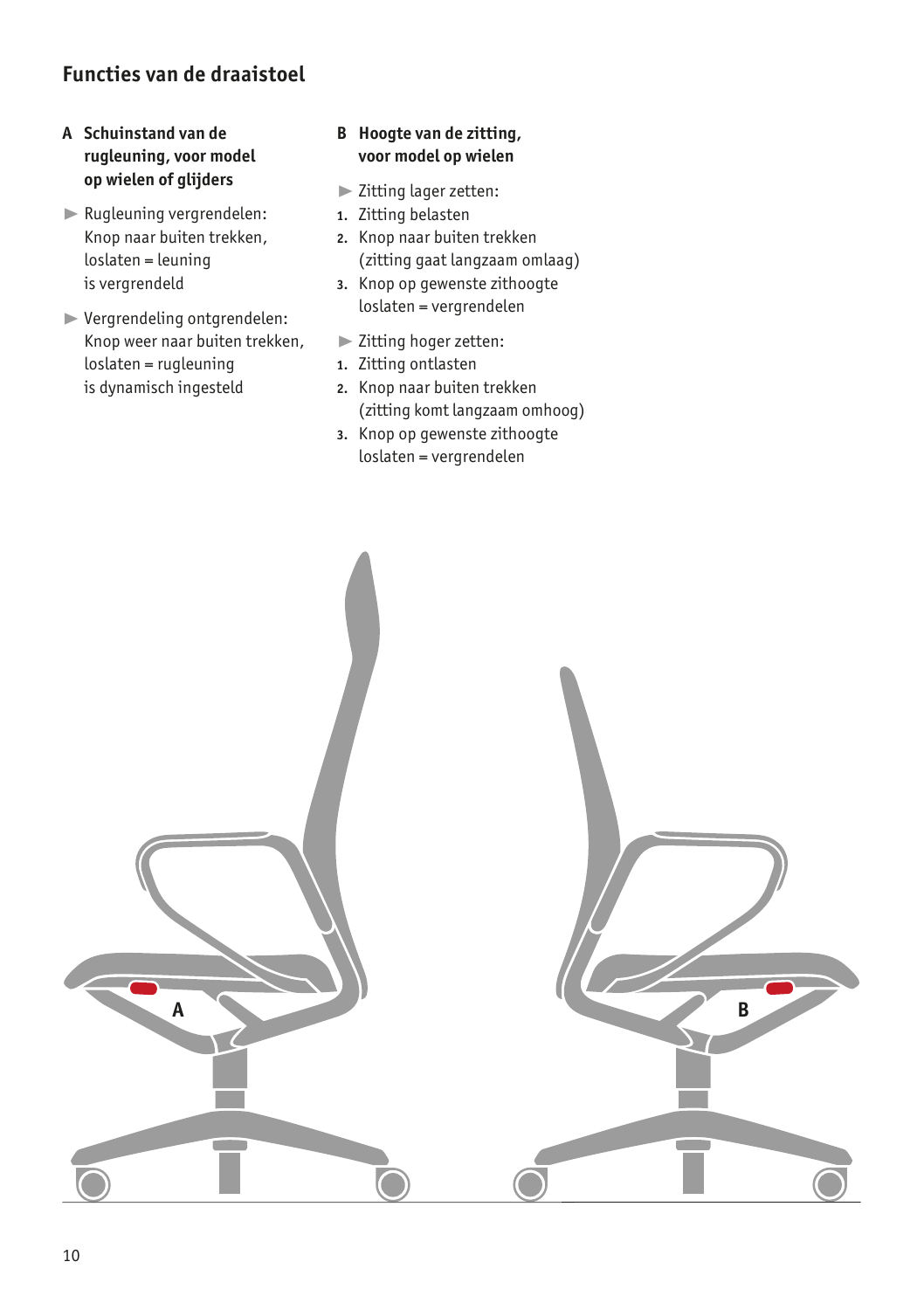# **Gezond zitten is een kwestie van instelling / Aanwijzingen voor de gebruiker**



# **Zitvlak helemaal benutten**

Het anatomisch gevormde zitvlak moet helemaal benut worden. Alleen zo is het contact met de ondersteunende rugleuning gewaarborgd.

#### **Zithoogte exact instellen** De juiste zithoogte betekent: een

hoek van ca. 90° in het ellebooggewricht, wanneer de onderarmen horizontaal op het werkblad liggen. Een hoek van ca. 90° in het kniegewricht, wanneer de voeten in hun geheel in aanraking zijn met de vloer. Wanneer uw werkblad te hoog is en niet naar beneden gecorrigeerd kan worden, heeft u een in hoogte en neiging verstelbare voetensteun nodig.

# **Dynamisch zitten**

Dynamisch zitten betekent, de zithouding vaak wisselen, dat wil zeggen, zo vaak mogelijk variëren tussen de voorste en achterste zithouding. Stel de rugleuning daarom dynamisch in. Zo ondersteunen leuning en zitting uw lichaam automatisch in iedere zit-/ligstand.

# **Gebruik**

Deze draaistoel is geschikt voor een gebruikersgewicht tot 110 kg en mag alleen volgens de voorschriften onder naleving van de algemene zorgvuldigheidsplicht worden gebruikt. Bij oneigenlijk gebruik (bijv. als klimhulpmiddel of bij zitten op de armleuningen of extreme belasting op onderdelen) bestaat gevaar voor ongelukken.

# **Wielen**

Verwijder vóór het eerste gebruik a.u.b. de rode of blauwe transportbeveiliging. Voor uw veiligheid en voor de verschillende vloerbedekkingen zijn er, conform de veiligheidsvoorschriften, verschillende wielen:

– Harde wielen met voor zachte ondergrond,

– Zachte wielen met voor alle nietzachte ondergrond.

Verwisselen van wielen: bijv. na een verhuizing of na vervangen van de vloerbedekking – wielen gewoon eruit trekken resp. erin steken.

# **Kunststof delen**

Voor het schoonmaken is een zeepsopje geschikt. A.u.b. geen agressieve schoonmaakmiddelen gebruiken.

# **Leer**

Leer is een natuurproduct. Vergroeiingen van de dierenhuid geven het materiaal het onmiskenbare accent. Lichte vervuilingen met zachte wollen doek wegwrijven.

Bij sterkere vervuiling uitsluitend verzorgingsmiddel voor met aniline gekleurd leer gebruiken. Semi-anilineleer niet blootstellen aan directe bestraling door de zon.

# **Service**

Zit- en rugleuning kunnen alleen door Sedus worden omgewisseld. Servicewerkzaamheden, zoals bijv. vervanging en werkzaamheden in het bereik van de gasveer, mogen uitsluitend door geïnstrueerd geschoold personeel uitgevoerd worden.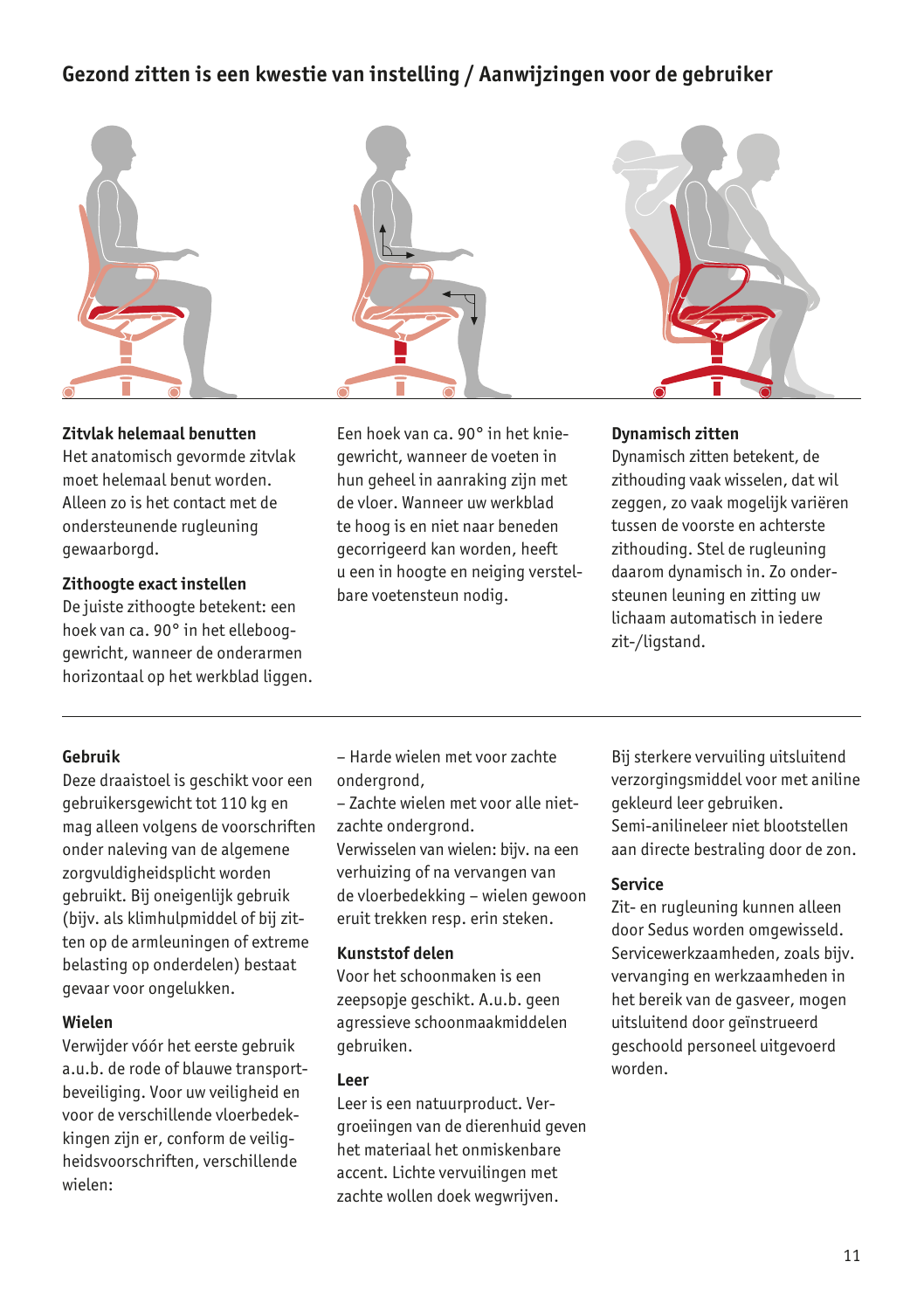# **Funzioni della poltrona girevole**

- **A Inclinazione dello schienale, per modello su rotelle o piedini**
- ® Bloccare lo schienale: Tirare il comando verso l'esterno, rilasciare = lo schienale si blocca
- ® Sblocco:

Tirare nuovamente il comando verso l'esterno, rilasciare = regolazione dinamicadello schienale

# **B Altezza del sedile, per modello su rotelle**

- ® Abbassamento del sedile:
- **1.** A sedile carico
- **2.** Tirare il comando verso l'esterno (il sedile si abbassa lentamente)
- **3.** Rilasciare la leva all'altezza del sedile desiderata = bloccaggio
- Sollevamento del sedile:
- **1.** A sedile scarico
- **2.** Tirare il comando verso l'esterno (il sedile si alza lentamente)
- **3.** Rilasciare la leva all'altezza del sedile desiderata = bloccaggio

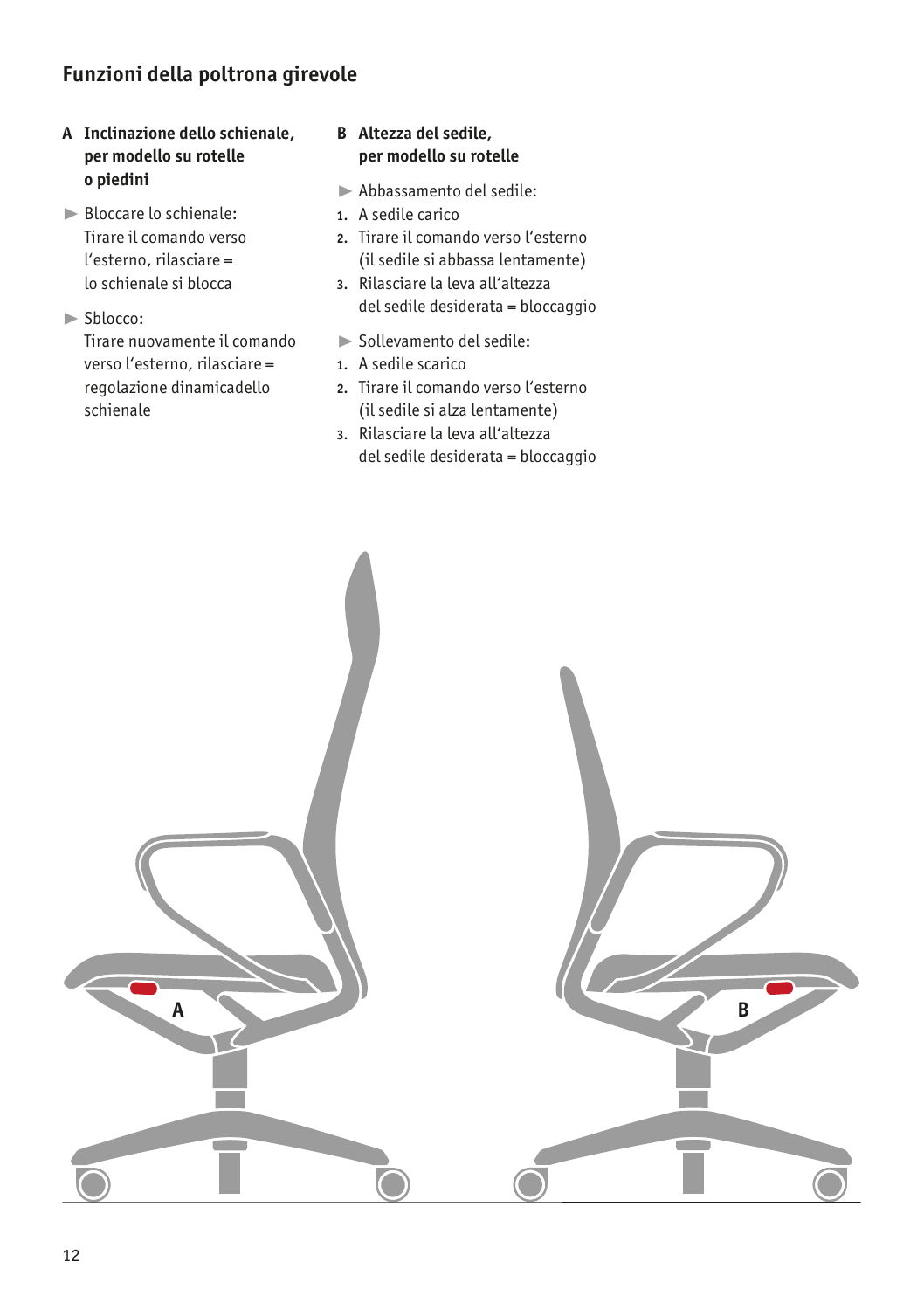# **La seduta sana è una questione di regolazione / Indicazioni per l'utilizzatore**



# **Utilizzo dell'intera superficie di seduta**

La superficie del sedile anatomico deve essere occupata completamente. Solo così viene garantito il corretto contatto con lo schienale e quindi il sostegno adeguato.

# **Esatta regolazione dell'altezza del sedile**

Per altezza corretta del sedile si intende: un angolo di circa 90° del gomito quando l'avambraccio poggia in posizione orizzontale sulla superficie di lavoro. Un angolo di circa 90° del ginocchio quando i piedi poggiano completamente a terra. Se la superficie di lavoro è troppo alta e non può essere abbassata, è necessario un poggiapiedi ad altezza e inclinazione regolabile.

# **Seduta dinamica**

Per una seduta dinamica è necessario modificare spesso la propria postura, vale a dire passare con la maggiore frequenza possibile dalla postura anteriore a quella posteriore e viceversa. Si consiglia quindi di regolare dinamicamente lo schienale. In questo modo, schienale e sedile si regolano automaticamente per sostenere il corpo in ogni posizione seduta/distesa.

# **Utilizzo**

Questa poltrona girevole è concepita per utenti di peso fino a 110 kg e può essere impiegata solo in modo corretto e nel rispetto dell'obbligo di diligenza. In caso di utilizzo inappropriato (ad es. al posto di una scala, sedendosi sui braccioli o con carichi estremi unilaterali), sussiste il rischio di incidente.

# **Rotelle**

Prima del primo impiego rimuovere la protezione per il trasporto rossa o blu.

Per la sicurezza dell'utilizzatore e per i diversi tipi di pavimentazione, sono disponibili, come previsto

dalle norme di sicurezza, diversi tipi di rotelle:

- rotelle dure per pavimento morbido,
- rotelle morbide per tutti i pavimenti duri.
- Sostituzione delle rotelle: ad es. dopo un trasloco o dopo la sostituzione della pavimentazione – estrarre o inserire semplicemente le rotelle.

# **Parti in plastica**

Per la pulizia, impiegare un detergente a base di sapone. Non utilizzare detergenti aggressivi.

# **Pelle**

La pelle è un prodotto naturale. Le imperfezioni presenti sulla pelle

conferiscono al materiale il suo aspetto inconfondibile. In presenza di macchie eliminarle con un panno in lana morbida. In caso di sporco più ostinato, utilizzare esclusivamente prodotti per pelle tinta con coloranti anilinici.

Non esporre la pelle semi-anilinica ai raggi diretti del sole.

# **Assistenza**

Sedile e schienale possono essere sostituiti solo in fabbrica. Le operazioni di assistenza, come ad es. la sostituzione e gli interventi nella zona della cartuccia a gas, devono essere eseguiti esclusivamente da personale specializzato appositamente addestrato.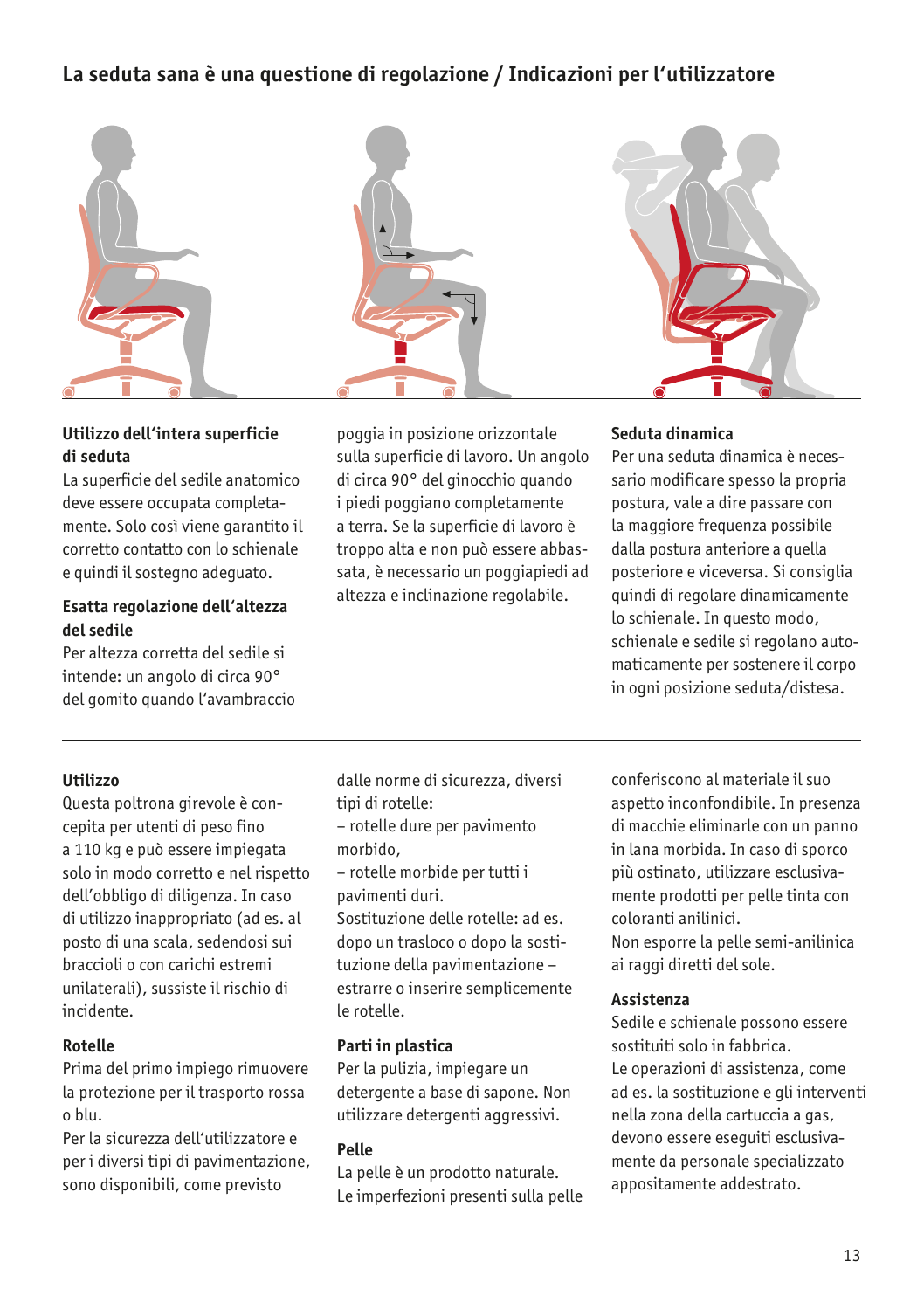# **Funciones del sillón giratorio**

# **A Inclinación del respaldo, para el modelo de ruedas o deslizantes**

- Bloquear el respaldo: Tirar de la tecla hacia afuera, soltar = respaldo bloqueado
- ® Desatar el bloqueo: Tirar nuevamente de la tecla hacia afuera, soltar = Respaldo ajustado dinámicamente

# **B Altura del asiento, para el modelo con ruedas**

- ® Bajar el asiento:
- **1.** Siéntese
- **2.** Tirar de la tecla hacia afuera (el asiento baja lentamente)
- **3.** Suelte el botón a la altura deseada = queda fijado
- ® Elevar el asiento:
- **1.** Sin estar sentado
- **2.** Tirar de la tecla hacia afuera (el asiento sube lentamente)
- **3.** Suelte el botón a la altura deseada = queda fijado

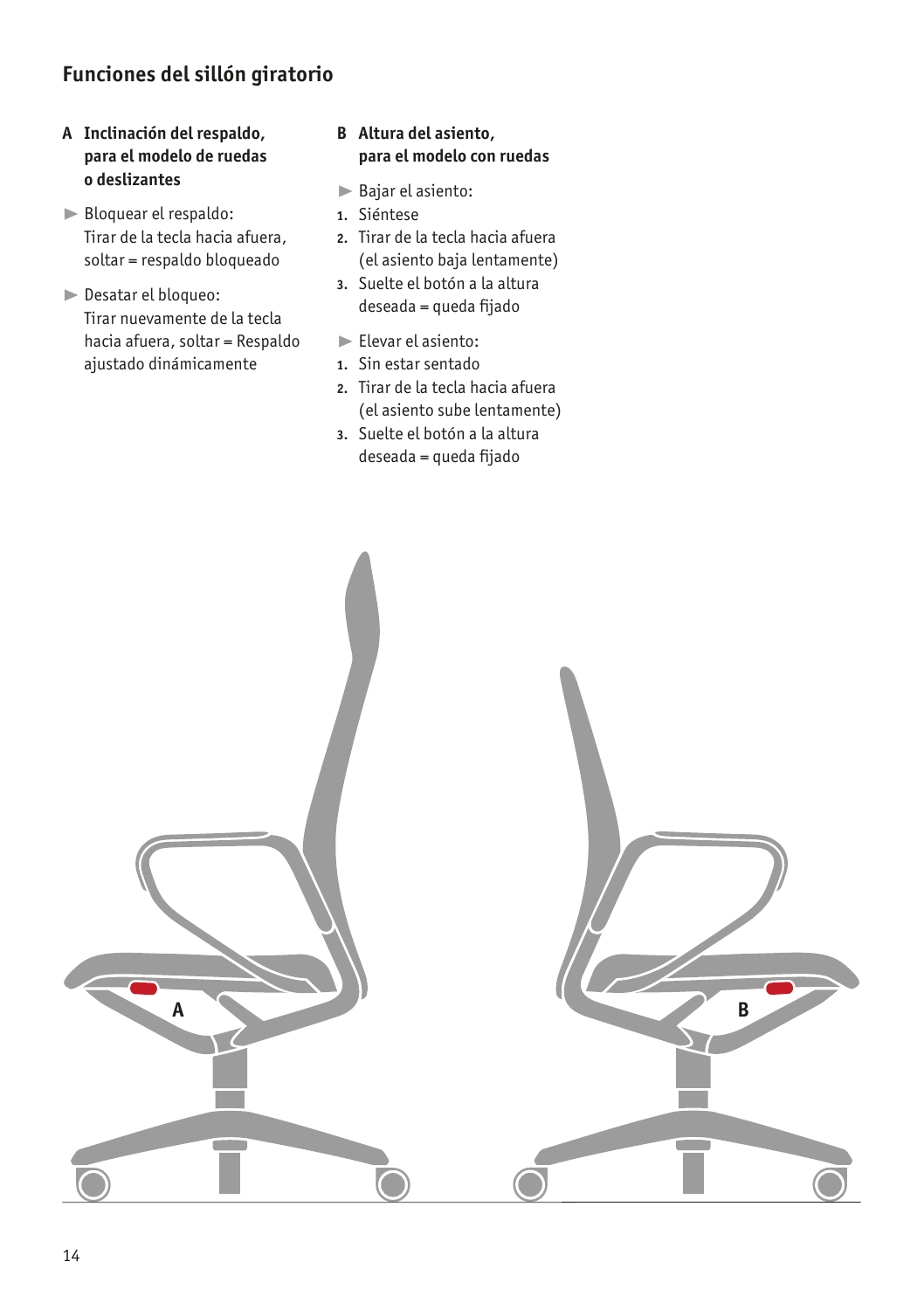# **Estar sentado correctamente es cuestión de detalle / Indicaciones para el usuario**



# **Utilización de toda la superficie del asiento**

La superficie de un asiento de diseño anatómico tiene que ser ocupada en su totalidad para conseguir la correcta sujeción del respaldo.

# **Ajuste preciso de la altura de asiento**

Una altura correcta del asiento significa: un ángulo de la articulación del codo de aprox. 90°, estando los antebrazos horizontalmente apoya-

dos sobre la superficie de trabajo y un ángulo de la articulación de la rodilla de aprox. 90°, tocando el suelo con toda la superficie de los pies. Si su superficie de trabajo es demasiado alta y no se puede corregir la altura hacia abajo, necesita un reposapies ajustable en altura y en inclinación.

# **Estar sentado de forma dinámica**

Estar sentado de forma dinámica quiere decir cambiar frecuentemente la postura de asiento, es decir, alternando tantas veces le sea posible entre una postura de asiento delantera y trasera. Ajuste, por ello, el respaldo de forma dinámica. En cualquier posición, sentado o reclinado, se adaptan automáticamente respaldo y asiento a su anatomía individual.

# **Aplicación**

Este sillón giratorio es adecuado para personas con un peso corporal de hasta 110 kg y debe utilizarse de acuerdo con las instrucciones y siguiendo las normas generales de cuidado. En caso de utilizarse indebida (p. ej., subiéndose a ella, sentándose en los apoyabrazos o carga unilateral extrema) existe peligro de accidente.

# **Ruedas**

Antes del primer uso retire la protección roja o azul para transporte. Para su seguridad y para los diversos recubrimientos de suelo existen diferentes tipos de ruedas, conforme a las directivas de seguridad:

- Ruedas con superficie dura para suelos blandos
- Ruedas con superficie blanda para suelos duros.

Cambio de las ruedas: p. ej., después de una mudanza o de haberse cambiado el recubrimiento del suelo – sencillamente extraiga las ruedas o insértelas.

# **Piezas plásticas**

Para la limpieza es apropiada una solución jabonosa. Le rogamos no utilizar productos agresivos de limpieza.

## **Cuero**

El cuero es un producto natural. Las deformaciones naturales en la piel del animal le dan al material

su nota inconfundible. Frote la suciedad ligera con un paño blando de lana. En caso de suciedad más intensa utilice únicamente productos detergentes especiales para cuero coloreado con anilina. No exponga el cuero de semianilina a la radiación solar directa.

#### **Servicio**

Respaldo y asiento solamente pueden ser cambiados en fábrica. Los trabajos de servicio, tales como, p. ej., recambios y trabajos en la zona de suspensión por cartucho de gas, sólo deben ser llevados a cabo por personal especializado e instruído al respecto.